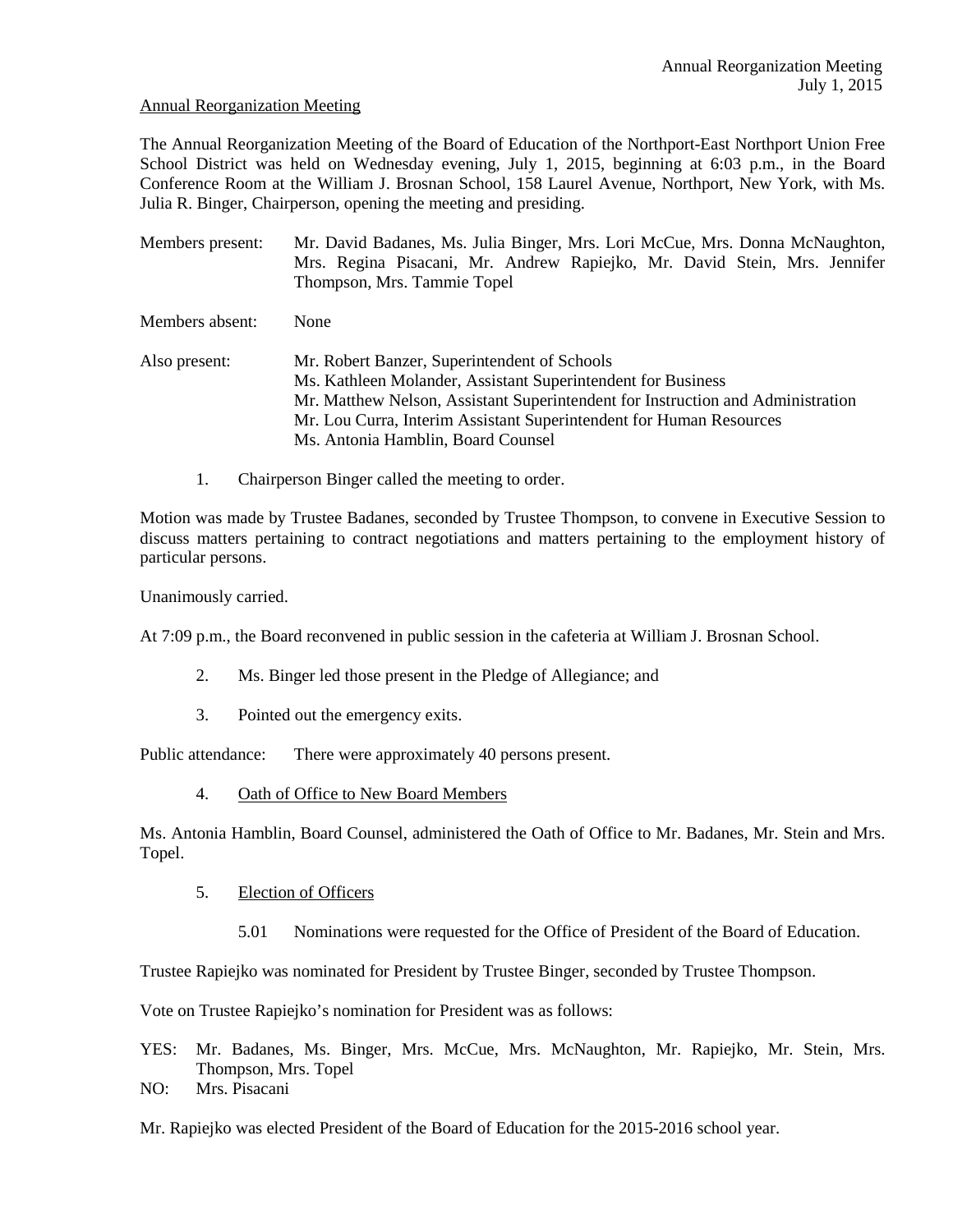5.02 Nominations were requested for the Office of Vice President of the Board of **Education** 

Trustee Badanes was nominated by Trustee Rapiejko for Vice President, seconded by Trustee McCue.

Trustee Stein was nominated by Trustee Pisacani for Vice President. There was no second.

Vote on Trustee Badanes' nomination for Vice President was unanimously carried.

Mr. Badanes was elected Vice President of the Board of Education for the 2015-2016 school year.

- 6. Oath of Office to the President and Vice President of the Board
	- 6.01 Board Counsel Hamblin administered the Oath of Office to:
		- 6.01.1 Board President Rapiejko
		- 6.01.2 Board Vice President Badanes

Newly elected President Rapiejko thanked the Board for their support and confidence in him for the position. Mr. Rapiejko stated that it is a critical year for the school district and that he wanted to address the split on the Board. Mr. Rapiejko stated that he is looking forward to a respectful dialogue amongst the Board Members, Administration and Community. The Board sets the tone of the meetings and differences can be handles respectfully. Mr. Rapiejko stated that he believes the Board wants the same things, to have a successful year and give Mr. Banzer an opportunity to learn the District, be successful and move the District forward.

#### 7. Annual Appointments

Motion was made by Trustee McCue, seconded by Trustee McNaughton, to approve all items under 7.

7.01 Appointments

7.01.1 Beth Nystrom as District Clerk and Maureen Pollock as Acting District

Clerk

 7.01.2 Dawn Monsell as District Treasurer and Denise Lovaglio as Deputy District Treasurer

7.01.3 Ingerman Smith, LLP as Board Attorney and Negotiating Attorney

7.01.4 Christine Helbock as Claims Auditor

 7.01.5 Susan Shutowich as Purchasing Agent, and Kathleen Molander, Assistant Superintendent for Business, authorized to act as Purchasing Agent in her absence

7.01.6 Hearing Officers:

Appointing Laure C. Nolan, Michael Ahern and Joseph Wooley as Hearing Officers to conduct hearings pursuant to Section 75 of Civil Service Law

Appointing Lawrence Spirn and Jennifer Spirn as Hearing Officers to conduct hearings pursuant to Section 504 of the Rehabilitation Act of 1973 and Section 3214 of the Education Law of the State of New York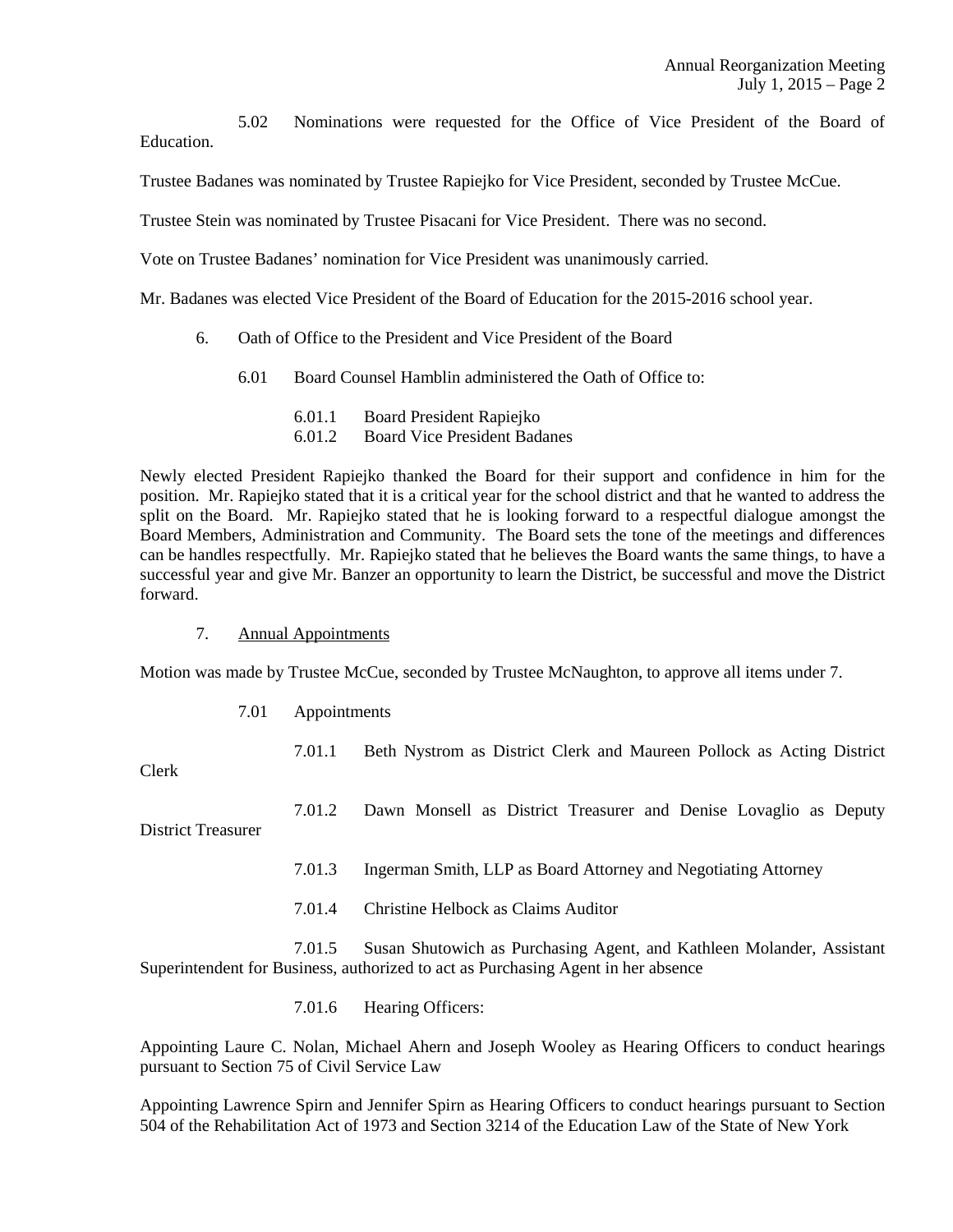# 7.01.7 Compliance Officers:

Appointing Ms. Christina Pulaski as Section 504 Compliance Officer and Medicaid Compliance Officer

Appointing Ms. Cynthia Fitzgerald as Title IX Compliance Officer

7.01.8 Appointing the following firms as Brokers of Record:

- Hartt Insurance Agency, Inc., 45 Main Street, P.O. Box 449, Northport, NY 11768
- New York Schools Insurance Reciprocal, 333 Earle Ovington Blvd., Uniondale, NY 11553
- GCG Risk Management, Inc., 100 Church Street, Suite 810, New York, NY 10007
- Pupil Benefits Plan, Inc., 101 Dutch Meadows Lane, Glenville, NY 12302
- Digital Insurance in partnership with AON Consulting, 300 Jericho Quad., Suite 300, Jericho, NY 11753
- RSK Limited Liability Co./Emerson, Reid and Co., 174 Park Avenue, Hicksville, NY 11801

7.01.9 Appointing Bonding Counsel and Financial Advisory Services:

- Hawkins Delafield & wood, LLP, One Chase Manhattan Plaza, New York, NY 10005 as Bonding Counsel
- Munistat Services, Inc., 12 Roosevelt Avenue, Pt. Jefferson Station, NY 11776 for Financial Advisory Services

 7.01.10 Appointing the firm of R.S. Abrams & Co., LLP as Internal Auditor for the 2015-2016 fiscal year with an option to renew for the 2016-2017 fiscal year.

 7.01.11 Appointing the firm of Cullen & Danowski, LLP as External Auditor for the 2015-2016 fiscal year.

Vote on Trustee McCue's motion to approve all items under 7. was unanimously carried.

## 8. Oath of Office to Superintendent of Schools and District Clerk

Ms. Antonia Hamblin, Board Counsel, administered the Oath of Office to Mr. Robert Banzer, Superintendent of Schools, and Ms. Beth Nystrom, District Clerk

Motion was made by Trustee Binger, seconded by Trustee Pisacani, to approve item 9.

- 9. Designation of Signatories for All School Warrants
	- 9.01 Designating the Claims Auditor as the signatory for all school warrants

Unanimously carried.

Motion was made by Trustee McCue, seconded by Trustee Thompson, to approve item 10.

10. Designation of Depositories for All District Funds

 10.01 Depositories of the Northport-East Northport Union Free School District, Town of Huntington, Suffolk County, New York were designated as follows, maximum amount to be \$65,000,000: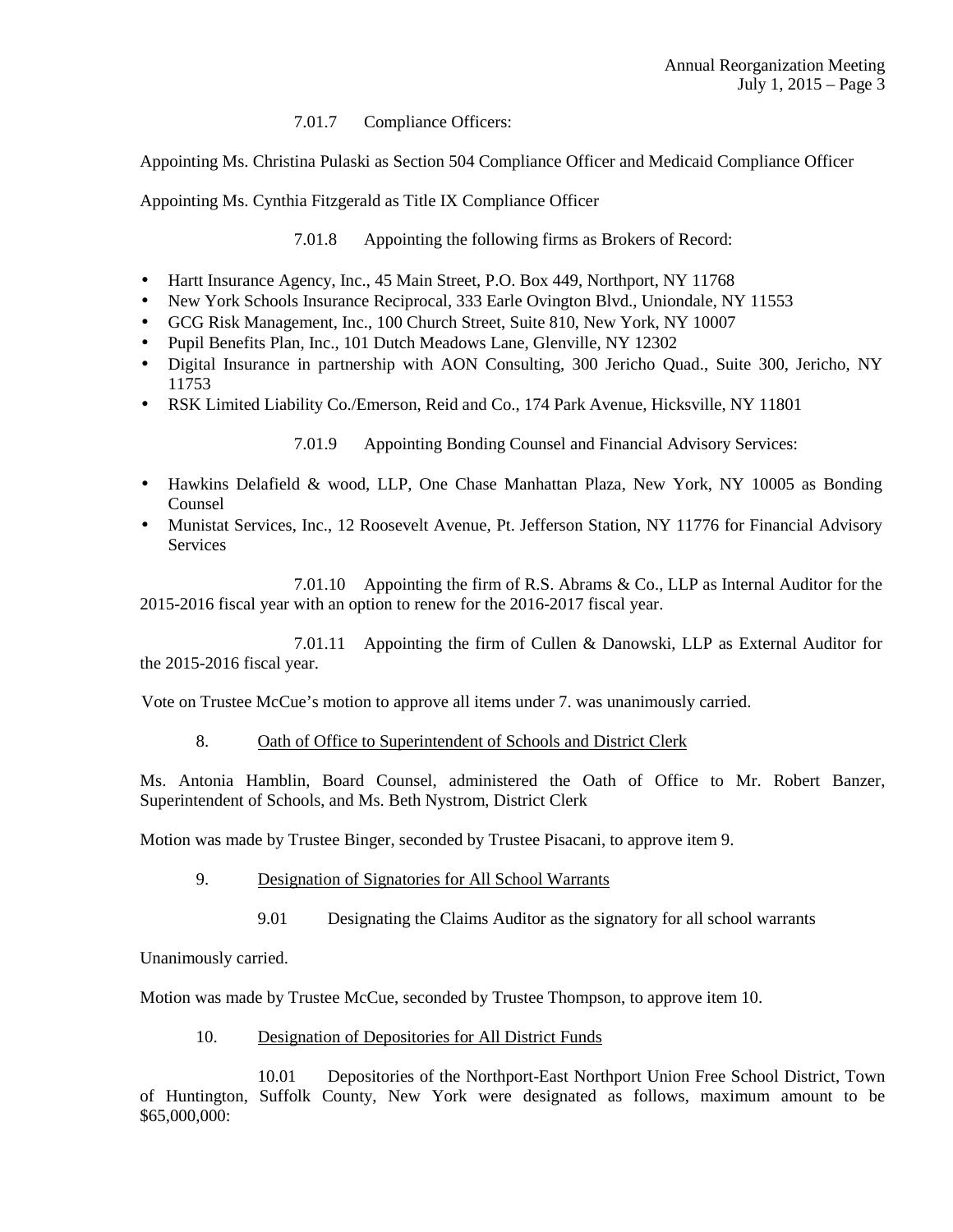| 10.01.1 | JP Morgan Chase                 |
|---------|---------------------------------|
| 10.01.2 | 1 <sup>st</sup> National Bank   |
| 10.01.3 | Capital One Bank                |
| 10.01.4 | TD Bank                         |
| 10.01.5 | <b>Flushing Commercial Bank</b> |
| 10.01.6 | <b>Valley National Bank</b>     |

Unanimously carried.

Motion was made by Trustee McCue, seconded by Trustee Thompson, to approve item 11.

## 11. Designation of District Newspaper for Legal Advertising

 11.01 Designating The Observer and The Times of Northport as the Official Newspapers for District publications and legal notices for the 2015-2016 school year

Unanimously carried.

# 12. Time and Place of Board Meetings

 12.01 The Board adopted the 2015-2016 Calendar of Board Meetings at its May 11, 2015 Board Meeting.

Motion was made by Trustee McNaughton, seconded by Trustee Thompson, to approve items 13 through 39.

13. Authorization to Publish the Annual Financial Report

 13.01 Authorizing publication of the Annual Financial Report for the 2014-2015 school year in the official newspaper

## 14. Bond for District Treasurer and Deputy District Treasurer

 14.01 Authorizing Public Employee Dishonesty insurance in the amount of \$5,000,000 per-loss to include positions of District Treasurer and Deputy District Treasurer for the period July 1, 2015 to June 30, 2016

15. Authorization to Reimburse Expenses

 15.01 Authorizing the Superintendent to approve expenses for staff attendance at conferences, and also for all authorized automobile travel within the District and outside of the District

16. Authorization to Certify Payrolls

 16.01 Authorizing the Chief School Officer or her designee to certify payrolls each month (Ed. Law 1720, Sec. 2523; Commissioner's Regulation 170.2)

17. Authorization to Make Transfers

 17.01 Authorizing the Superintendent of Schools or his designee, in accordance with the regulations of the Commissioner of Education, to make budget transfers between salary codes up to \$25,000, with all transfers in excess of \$25,000 requiring Board of Education approval and, transfers between all other codes up to \$10,000, with all transfers in excess of \$10,000 requiring Board of Education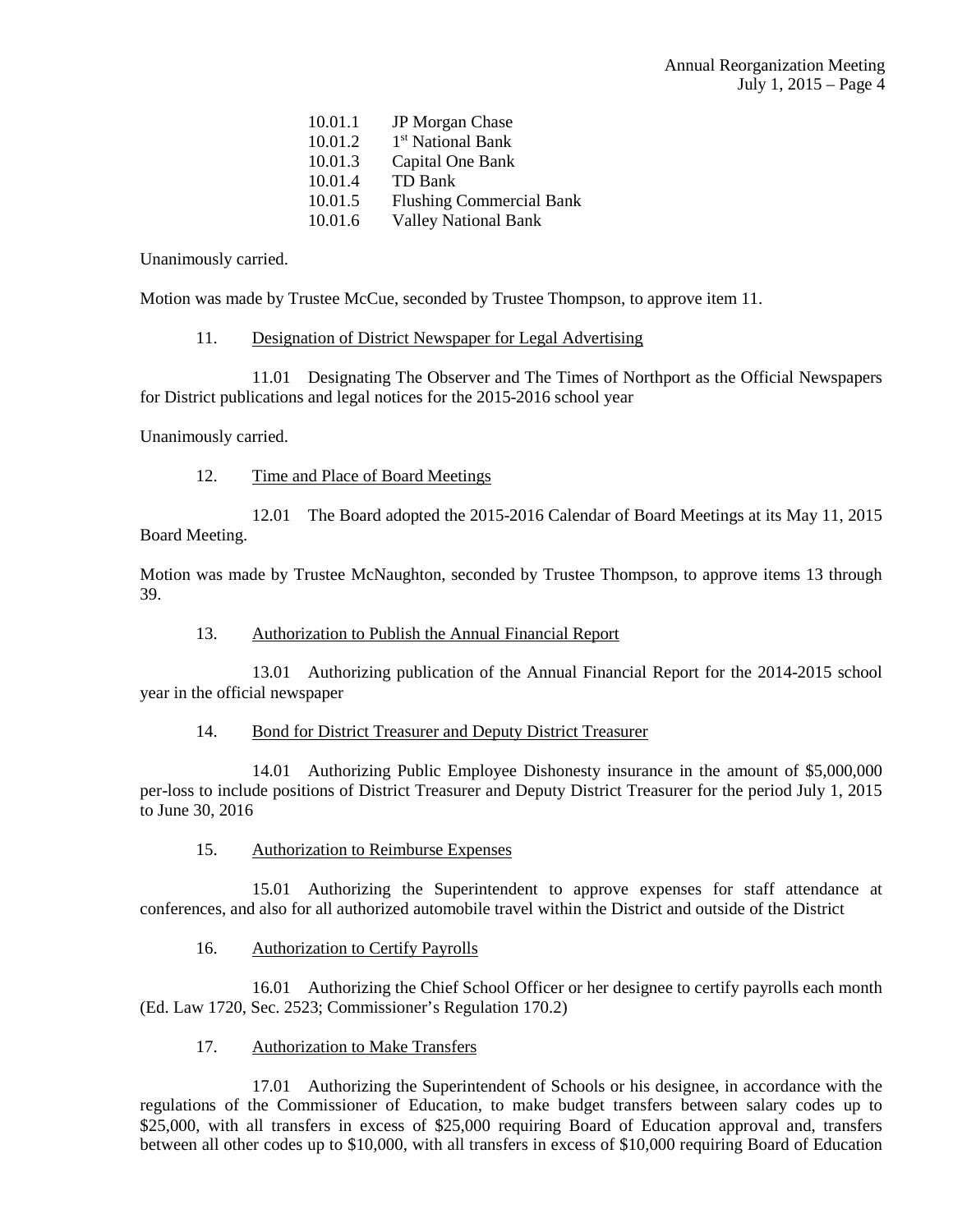approval

## 18. Adoption of List of Religious Holidays

18.01 Adopting the attached list of religious holidays for State Aid computation purposes

19. Authorization to Establish Petty Cash Funds

 19.01 Approving Petty Cash Funds in the amount of \$100 each with the following persons designated to administer these funds for the 2015-2016 school year:

- Ms. Lori Beekman, Principal, Bellerose Avenue School
- Mr. Thomas Harrison, Principal, Fifth Avenue School
- Ms. Patricia Essenfeld, Principal, Dickinson Avenue School
- Mr. Michael Genovese, Principal, Norwood Avenue School
- Ms. Sabina Larkin, Principal, Ocean Avenue School
- Mr. Jeffrey Haubrich, Principal, Pulaski Road School
- Mr. Pasquale DeStefano, Principal, East Northport Middle School
- Mr. Timothy Hoss, Principal, Northport Middle School
- Ms. Irene McLaughlin, Principal, Northport High School
- Ms. Beth Nystrom, District Clerk, Board of Education

## 20. Signatories for Federal Projects

 20.01 Appointing for the 2015-2016 school year, Mr. Robert Banzer, Superintendent of Schools, as the authorized representative and official of Northport-East Northport Union Free School District, to submit applications and make claims for Federal Funds under all applicable Federal laws as may be required, with the Assistant Superintendent of Instruction and Administration as alternate.

## 21. Designation of Signatory for Tax Anticipation Notes

 21.01 Designating the Board President as the signator for the single manual signature required on Tax Anticipation Notes or, as designated by the President, the Vice President, or the District Clerk

22. Appointment of School Physicians

 22.01 Appointing North Suffolk Medical Associates as the School Physician for 2015- 2016 and authorizing the Board President to execute a contract to this effect

23. Attendance Officer

23.01 Appointing Ms. Judy Proscia as the District's Attendance Officer

24. Athletic Trainer

24.01 Appointing Mr. Shawn Scattergood as the District's Athletic Trainer

25. Records Access Officer

25.01 Appointing Ms. Beth Nystrom as the Records Access Officer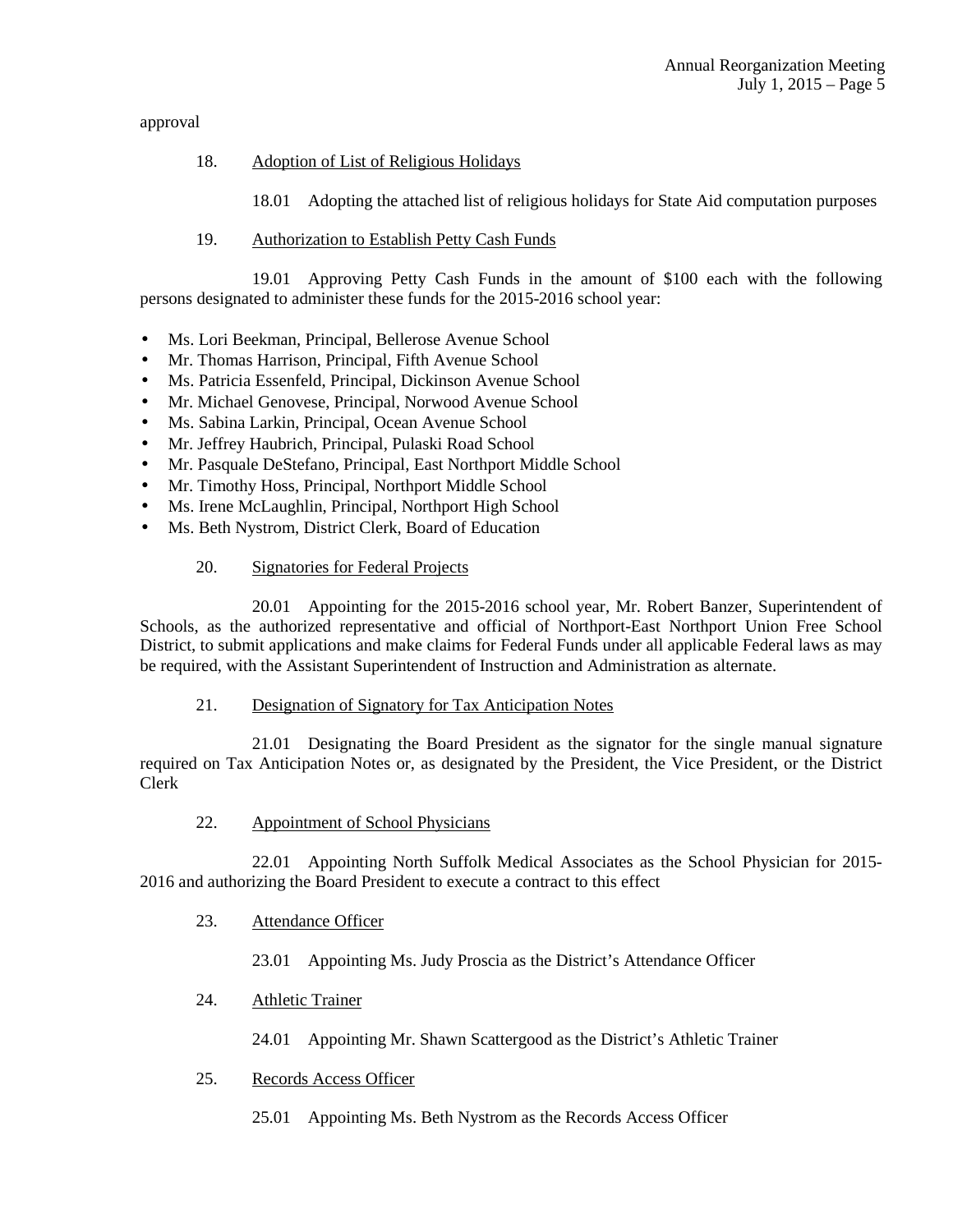26. Records Management Officer

26.01 Appointing Mr. Bernard Krueger as the Records Management Officer

27. Asbestos Designee

27.01 Appointing Mr. Anthony Resca as the Asbestos Designee

28. Census Enumerator

28.01 Appointing Ms. Judy Proscia as the Census Enumerator

29. Residency of Students Designees

 29.01 Appointing the Superintendent and the Director of Student Support Services as the Board's official designees for determining residency of students

30. Board of Registry

 30.01 Appointing the following qualified voters of the District to the Board of Registry for the 2015-2016 school year: Anna Banzer, Eva Koch, James Mahoney, Maureen O'Brien, Tina Randazzo, Dorothy Walsh

 30.02 Appointing the following staff members to serve as Registrars when school is in session:

- Northport High School Chiara (Lina) Deninno
- East Northport Middle School Yvonne Cronin, Gloria Thompson
- Northport Middle School Georgina Mangione
- Bellerose Avenue Elementary School Kathie Scherer
- Dickinson Avenue Elementary School Jane Corcione
- Fifth Avenue Elementary School Linda Pitti
- Norwood Avenue Elementary School Kathy Kiley, Linda Garuccio
- Ocean Avenue Elementary School Christine Rozmus
- Pulaski Road Elementary School Patricia Gardner
	- 31. Audit Committee

 31.01 Appointing Mr. Thomas Lavin and Mr. Edward Kevorkian to the Audit Committee for a two year term beginning July 1, 2015

Ms. Antonia Hamblin, Board Counsel, administered the oath of office to Mr. Kevorkian.

32. Committee on Special Education

 32.01 Appointing the following staff members as designees of the Northport-East Northport School District when initiating referrals to the Committee on Special Education during the 2015- 2016 school year:

- Christina M. Pulaski, Director of Special Education
- Allyson Giaimo, District Chairperson for Special Education
- Karrie Kruger, District Chairperson for Special Education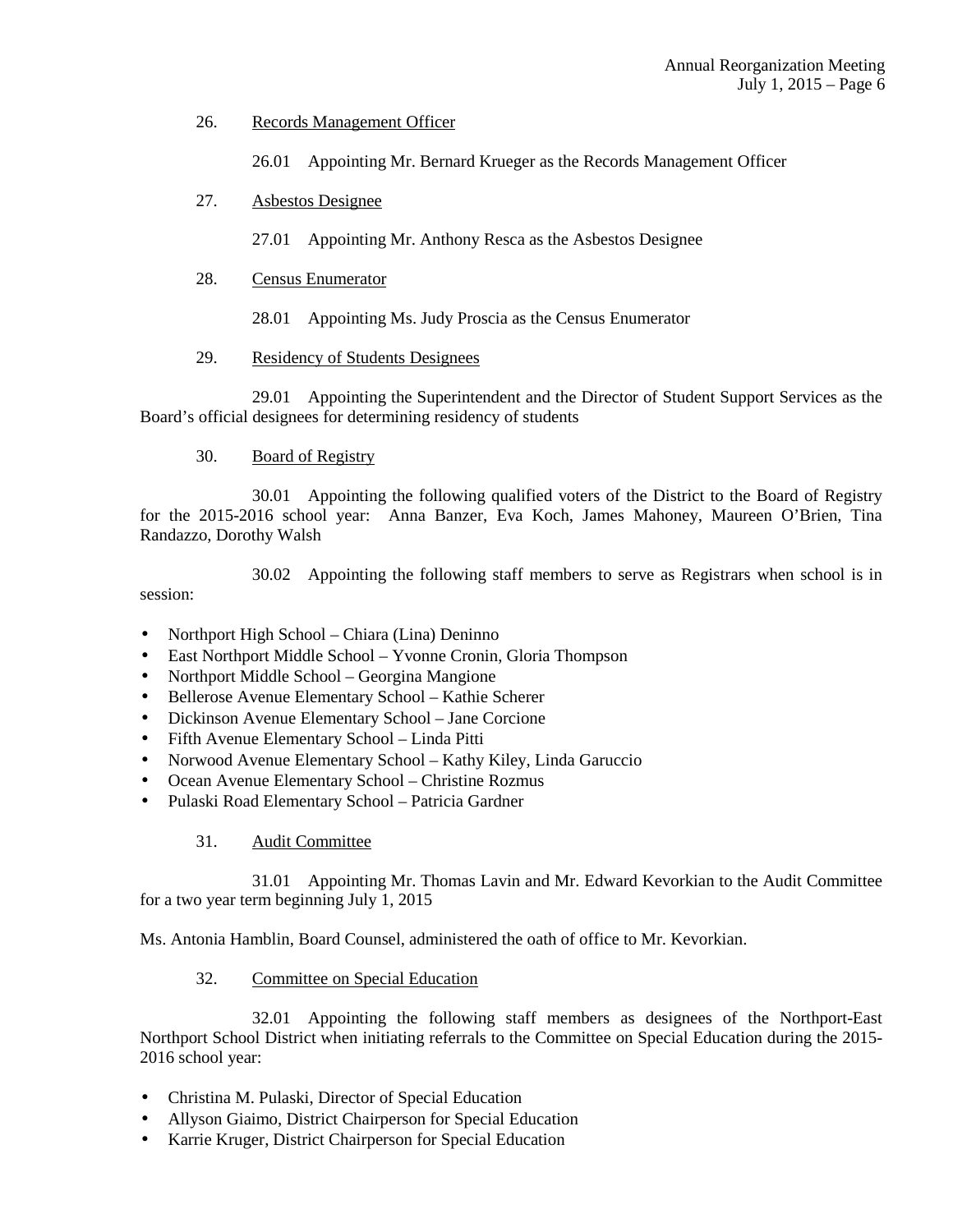- Michael Comiskey, School Psychologist
- Noreen Digiose, School Psychologist
- Elizabeth Dragone, School Psychologist
- Melanie Fisher, School Psychologist
- Erin Girardin, School Psychologist
- Kristen Karkota, School Psychologist
- Mary Christine Moser, School Psychologist
- Lisa Quartararo, School Psychologist
- Corinne Scheidt, School Psychologist
- Martha White, School Psychologist

 32.02 Appointing the following staff members to serve as chairpersons for the Committee on Special Education (CSE), Sub-Committee on Special Education (SCSE), and 504 Committee meetings during the 2015-2016 school year:

 Michael Comiskey, Noreen Digiose, Elizabeth Dragone, Melanie Fisher, Allyson Giaimo, Erin Girardin, Kristen Karkota, Karrie Kruger, Mary Christine Moser, Christina Pulaski, Lisa Quartararo, Corinne Scheidt, Martha White

 32.03 Appointing the following staff members to serve as chairpersons for the Committee on Preschool Special Education (CPSE) during the 2015-2016 school year:

Christina M. Pulaski, Allyson Giaimo, Karrie Kruger, Corinne Scheidt, Martha White

33. School Related Transportation

 33.01 Authorizing the Superintendent of Schools to transport in his personal vehicle persons involved in the course of the conduct of school business, e.g., students, staff, Board members, and community members

- 34. Mileage Reimbursement
	- 34.01 Setting the prevailing IRS standard mileage rate as the mileage reimbursement rate
- 35. District Cell Phones
	- 35.01 For Information: List of all district cell phones assigned to staff
- 36. Designation of Credit Card Processor

 36.01 Designating Bank of America as the credit card processor for the Northport-East Northport Union Free School District

 37. Section 18 of the Public Officers Law of the State of New York Supplemental Defense and Indemnification Provisions

37.01 Approving the following resolution:

"WHEREAS, Section 18 of the Public Officers Law of the State of New York authorizes municipal corporations, including boards of education, to adopt supplemental defense and indemnification provisions to those contained in the Education Law; and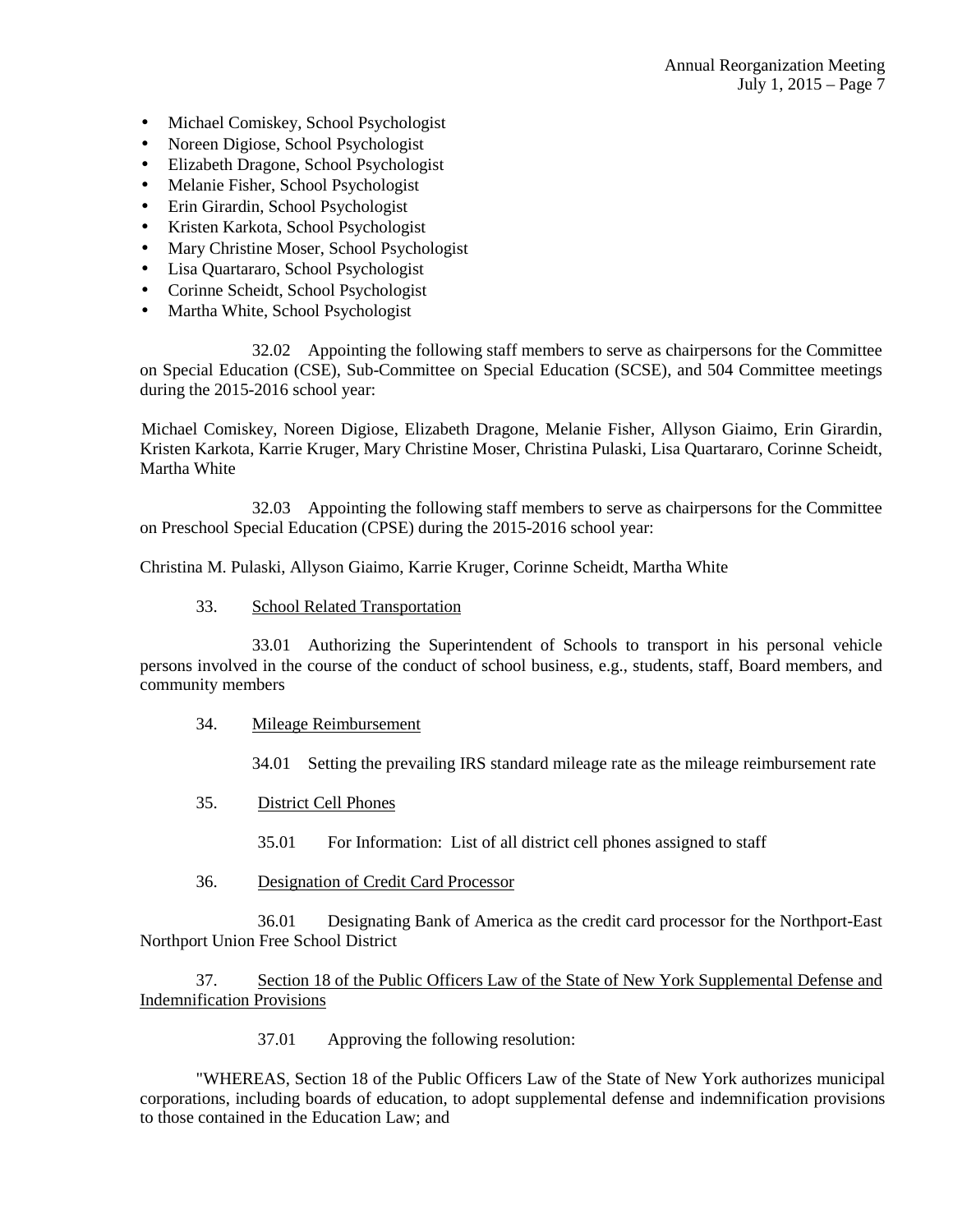WHEREAS, the statue authorizes boards of education to defend, indemnify and save harmless, members of boards of education and officers, agents and employees of boards of education; authorized parent volunteers; members of school-based planning and shared decision making committees; and members of the school district's audit committee, in connection with any claims, awards or judgments obtained against such board members, officers, agents or employees; authorized parent volunteers; members of school-based planning and shared decision making committees; and members of the district's audit committee in any State or Federal Court, in the amount of any judgment, award or settlement of any such claim, provided the act or omission from which such judgment, award or claim arose occurred while the board member, officer, agent or employee or authorized parent volunteer; member of a school-based planning and shared decision making committee; or member of the district's audit committee was acting within the scope of his or her office or employment or authorized volunteer duties;

BE IT RESOLVED, that the Board of Education of the Northport-East Northport Union Free School District hereby adopts the supplemental defense and indemnification provisions contained in Section 18 of the Public Officers Law for its Board members, officers, agents and employees; authorized parent volunteers; members of school-based planning and shared decision making committees; and members of the school district's audit committee. This coverage shall supplement and shall be in addition to the coverage available to such individuals under other enactments, including but not limited to the Education Law of the State of New York; and

BE IT FURTHER RESOLVED, that supplemental hereto and an additional perquisite to the public office and employment, the Board hereby further extends the right to be defended and indemnified as provided in Public Officers Law § 18 to board members, school officers, agents and employees who are requested or are called to testify as a witness or to answer questions concerning their acts or omissions within the scope of their office, agency or employment before a grand jury, the Office of the District Attorney or other law enforcement official. Nothing herein contained shall be construed to authorize or require defense or indemnification to a board member, school officer, agent or employee who has been identified as a defendant in a pending criminal prosecution or where such individual, or the school district, has reason to believe that such individual is a target in a criminal investigation or prosecution by the Office of the District Attorney or other law enforcement entity"

#### 38. General Municipal Law Section 53 Agent of Service of a Notice of Claim

38.01 Approving the following resolution:

WHEREAS, the New York State Senate has passed, and the New York State Governor has signed into effect, the Uniform Notice of Claim Act (hereinafter the "Act"); and

WHEREAS, Section 6 of the Act amends the General Municipal Law by adding a new Section 53, effective June 15, 2013; and

WHEREAS, New York General Municipal Law Section 53(2) requires that all public corporations, who are entitled to service of a Notice of Claim as a condition precedent to commencement of an action or proceeding shall file a Certificate with the Secretary of State designating the Secretary of State as agent for service of a Notice of Claim;

NOW, THEREFORE, BE IT RESOLVED, that the Board of Education hereby directs and empowers the District Clerk to submit to the New York State Secretary of State a Certificate pursuant to General Municipal Law Section 53, designating the Secretary of State as agent for service of a Notice of Claim as described above; and

BE IT FURTHER RESOLVED, that the Board of Education hereby designates the District Clerk as the indivdual to whom the Secretary of State will forward any notices of claim; and